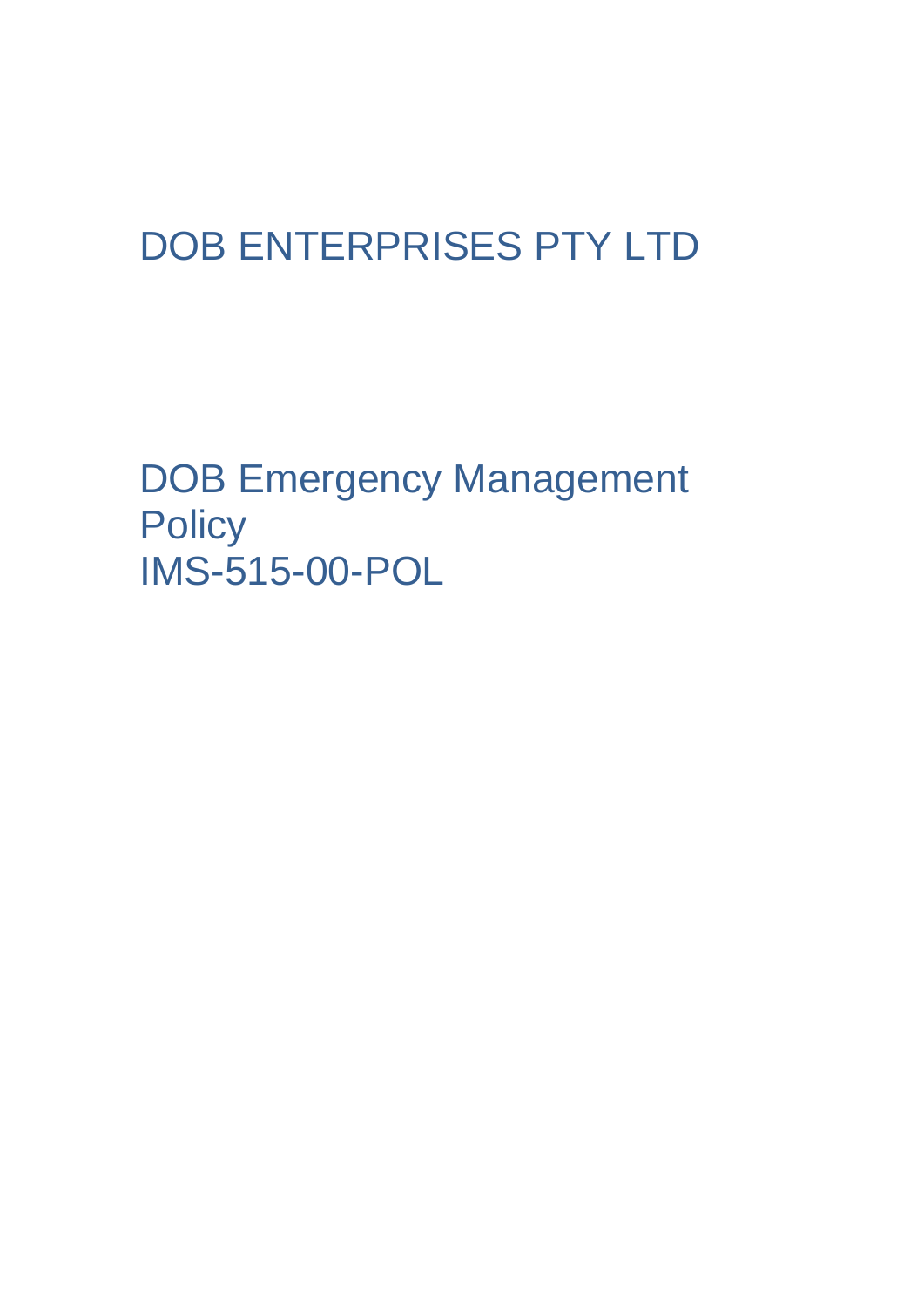## **Revision History**

| <b>Date</b> | <b>Rev</b>  | <b>Modified</b><br><b>By</b> | <b>Changes Made,</b><br><b>Review History</b> | <b>Reviewed</b><br>by | <b>Approved</b><br>by |
|-------------|-------------|------------------------------|-----------------------------------------------|-----------------------|-----------------------|
| 19.02.19    | $\mathbf 0$ | Sunette<br>Opperman          | Creation                                      | S Rupert              | <b>S</b> Rupert       |
|             |             |                              |                                               |                       |                       |
|             |             |                              |                                               |                       |                       |
|             |             |                              |                                               |                       |                       |
|             |             |                              |                                               |                       |                       |
|             |             |                              |                                               |                       |                       |
|             |             |                              |                                               |                       |                       |
|             |             |                              |                                               |                       |                       |
|             |             |                              |                                               |                       |                       |



**DOB ENTERPRISES PTY LTD**<br>ABN 20112 866001 **Revision 0 D Date** 19.02.19

Level 1 49 Horton Street Port Macquarie NSW 2444 Ph: 1 300 854 622 Fax: 02 6583 8468

**Document No** IMS -515-00-POL **Page**

**UNCONTROLLED WHEN PRINTED OR DOWNLOADED**

Page 2 of 3